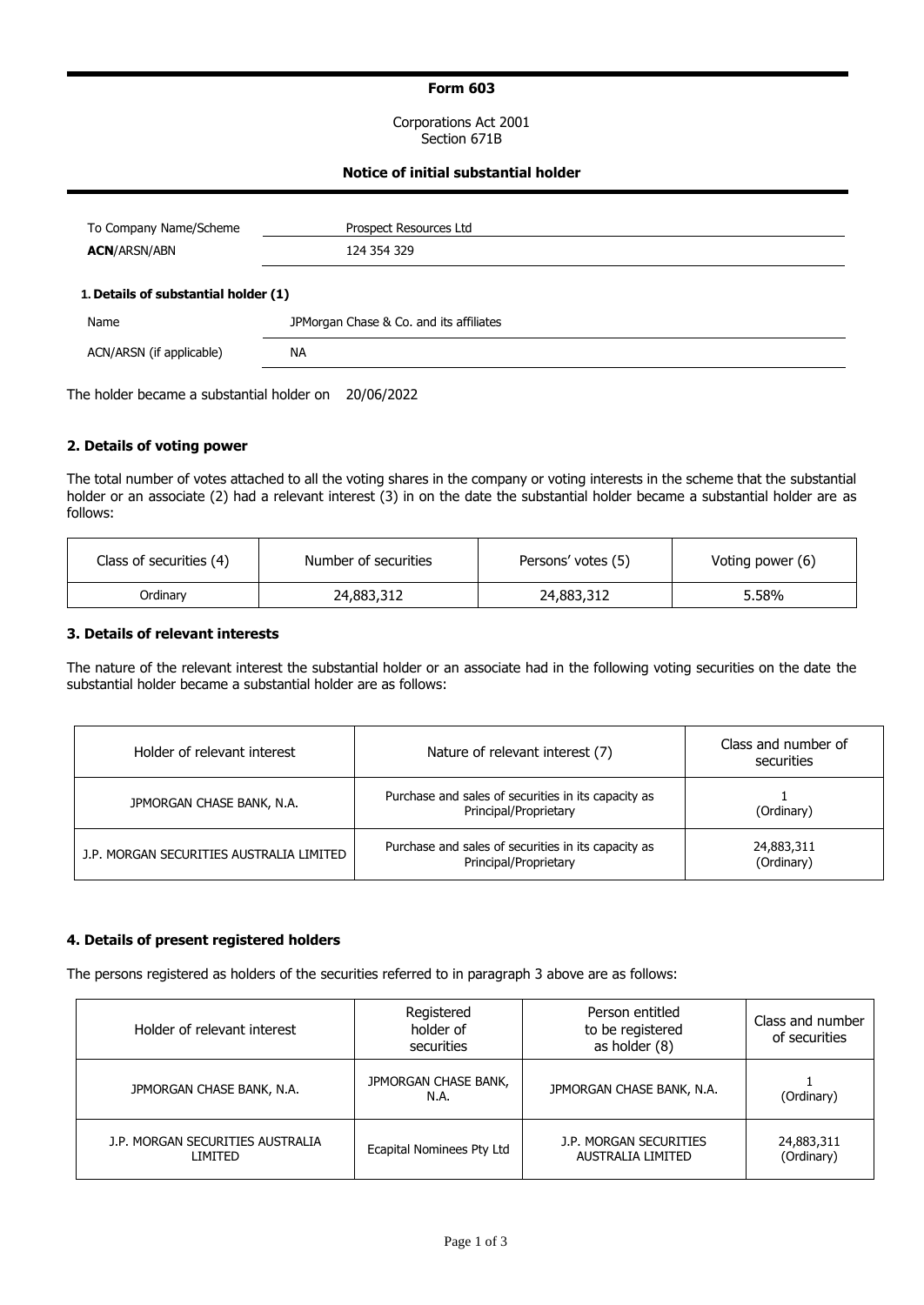## **5. Consideration**

The consideration paid for each relevant interest referred to in paragraph 3 above, and acquired in the four months prior to the day that the substantial holder became a substantial holder is as follows:

| Holder of relevant interest | Date of acquisition | Consideration (9) |          | Class and number of<br>securities |
|-----------------------------|---------------------|-------------------|----------|-----------------------------------|
|                             |                     | Cash              | Non-cash |                                   |
| See Appendix                |                     |                   |          |                                   |
|                             |                     |                   |          |                                   |

## **6. Associates**

The reasons the persons named in paragraph 3 above are associates of the substantial holder are as follows:

| Name and ACN (if applicable)             | Nature of association              |
|------------------------------------------|------------------------------------|
| JPMORGAN CHASE BANK, N.A.                | Subsidiary of JPMorgan Chase & Co. |
| J.P. MORGAN SECURITIES AUSTRALIA LIMITED | Subsidiary of JPMorgan Chase & Co. |

## **7. Addresses**

The addresses of persons named in this form are as follows:

| Name                                     | Address                                                            |
|------------------------------------------|--------------------------------------------------------------------|
| JPMorgan Chase & Co.                     | 383 Madison Avenue, New York, New York, NY, 10179, United States   |
| JPMORGAN CHASE BANK, N.A.                | 1111 Polaris Parkway, Columbus, Delaware, OH, 43240, United States |
| J.P. MORGAN SECURITIES AUSTRALIA LIMITED | LEVEL 18, 83-85 CASTLEREAGH STREET, SYDNEY, NSW 2000,<br>Australia |

# **Signature**

| print name | Vasim Pathan | Compliance Officer |
|------------|--------------|--------------------|
| sign here  | 1820         | 22/06/2022<br>date |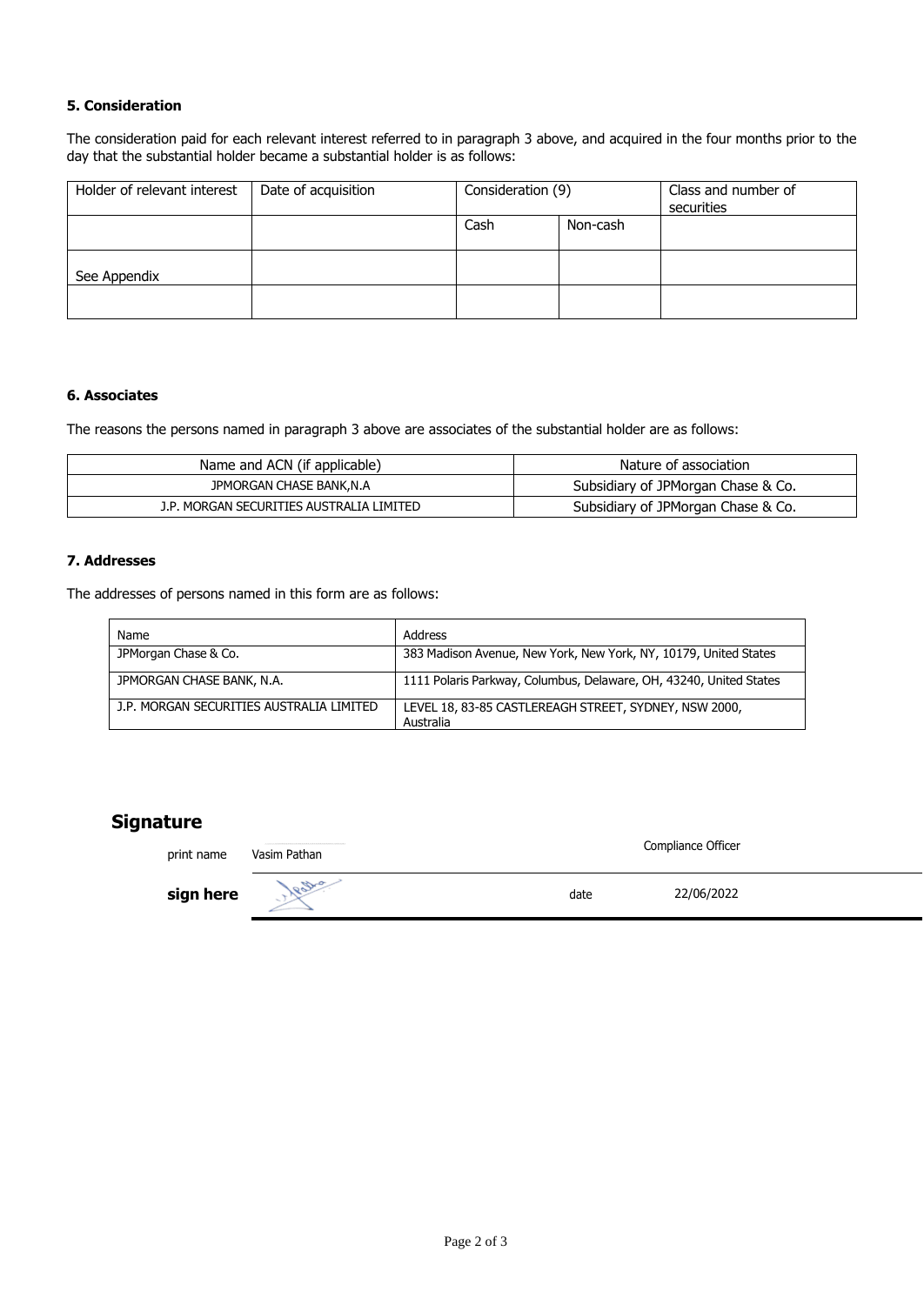#### **DIRECTIONS**

**\_\_\_\_\_\_\_\_\_\_\_\_\_\_\_\_\_\_\_\_\_\_\_\_\_\_\_\_\_\_\_\_\_\_\_\_\_\_\_\_\_\_\_\_\_\_\_\_\_\_\_\_\_\_\_\_\_\_\_\_\_\_\_\_\_\_\_\_\_\_\_\_\_\_\_\_\_\_\_\_\_\_**

- (1) If there are a number of substantial holders with similar or related relevant interests (eg. a corporation and its related corporations, or the manager and trustee of an equity trust), the names could be included in an annexure to the form. If the relevant interests of a group of persons are essentially similar, they may be referred to throughout the form as a specifically named group if the membership of each group, with the names and addresses of members is clearly set out in paragraph 7 of the form.
- (2) See the definition of "associate" in section 9 of the Corporations Act 2001.
- (3) See the definition of "relevant interest" in sections 608 and 671B(7) of the Corporations Act 2001.
- (4) The voting shares of a company constitute one class unless divided into separate classes.
- (5) The total number of votes attached to all the voting shares in the company or voting interests in the scheme (if any) that the person or an associate has a relevant interest in.
- (6) The person's votes divided by the total votes in the body corporate or scheme multiplied by 100.
- (7) Include details of:
	- (a) any relevant agreement or other circumstances by which the relevant interest was acquired. If subsection 671B(4) applies, a copy of any document setting out the terms of any relevant agreement, and a statement by the person giving full and accurate details of any contract, scheme or arrangement, must accompany this form, together with a written statement certifying this contract, scheme or arrangement; and
	- (b) any qualification of the power of a person to exercise, control the exercise of, or influence the exercise of, the voting powers or disposal of the securities to which the relevant interest relates (indicating clearly the particular securities to which the qualification applies).

See the definition of "relevant agreement" in section 9 of the Corporations Act 2001.

- (8) If the substantial holder is unable to determine the identity of the person ( eg. if the relevant interest arises because of an option) write "unknown".
- (9) Details of the consideration must include any and all benefits, money and other, that any person from whom a relevant interest was acquired has, or may, become entitled to receive in relation to that acquisition. Details must be included even if the benefit is conditional on the happening or not of a contingency. Details must be included of any benefit paid on behalf of the substantial holder or its associate in relation to the acquisitions, even if they are not paid directly to the person from whom the relevant interest was acquired.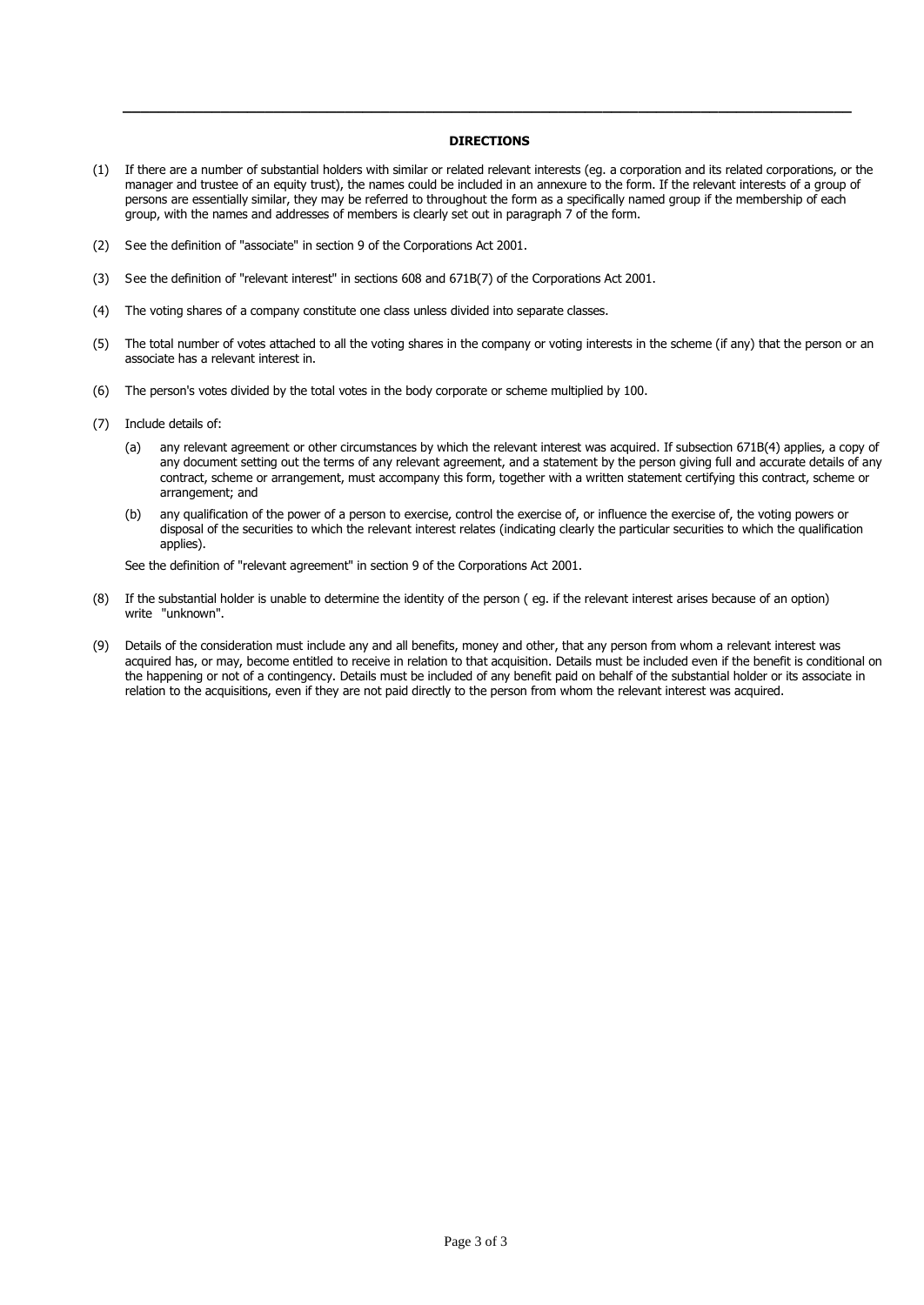| <b>TRADES FOR RELEVANT PERIOD</b>                       |                                                                                      |                     |                            |                      |                     | <b>Appendix</b>               |
|---------------------------------------------------------|--------------------------------------------------------------------------------------|---------------------|----------------------------|----------------------|---------------------|-------------------------------|
| <b>Transaction Date</b>                                 | <b>Entity</b>                                                                        | <b>Product Type</b> | <b>Type of Transaction</b> | Quantity             | Price (AUD)         | <b>Consideration</b>          |
| <b>Balance at start of relevant period</b><br>21-Feb-22 | J.P. MORGAN SECURITIES AUSTRALIA LIMITED                                             | Eauity              | Buv                        | 8,165,505<br>650,000 | 0.85                | 551,345.60                    |
| 21-Feb-22                                               | J.P. MORGAN SECURITIES AUSTRALIA LIMITED                                             | Equity              | Sell                       | (71, 403)            | 0.85                | 60,692.55                     |
| 21-Feb-22                                               | J.P. MORGAN SECURITIES AUSTRALIA LIMITED                                             | Equity              | Sell                       | (128, 165)           | 0.85                | 108,299.43                    |
| 21-Feb-22                                               | J.P. MORGAN SECURITIES AUSTRALIA LIMITED                                             | Equity              | Buy                        | 122,948              | 0.85                | 104,657.89                    |
| 22-Feb-22                                               | J.P. MORGAN SECURITIES AUSTRALIA LIMITED                                             | Equity              | Buy                        | 500,000              | 0.84                | 417,959.00                    |
| 22-Feb-22                                               | J.P. MORGAN SECURITIES AUSTRALIA LIMITED<br>J.P. MORGAN SECURITIES AUSTRALIA LIMITED | Equity              | Buv                        | 117,725              | 0.85                | 100,066.25<br>Ŝ.              |
| 22-Feb-22                                               | J.P. MORGAN SECURITIES AUSTRALIA LIMITED                                             | Equity              | Sell                       | (138.450             | 0.84                | 115,939.83                    |
| 23-Feb-22                                               |                                                                                      | Equity              | Buy                        | 777.193              | 0.85                | 660,244.88                    |
| 23-Feb-22                                               | J.P. MORGAN SECURITIES AUSTRALIA LIMITED                                             | Equity              | Buy                        | 110,530              | 0.88                | 96,969.30                     |
| 23-Feb-22                                               | J.P. MORGAN SECURITIES AUSTRALIA LIMITED                                             | Equity              | Sell                       | (5,000)              | 0.88                | 4,400.00                      |
| 23-Feb-22                                               | J.P. MORGAN SECURITIES AUSTRALIA LIMITED                                             | Eauitv              | Buv                        | 134,241              | 0.87                | 116,789.67                    |
| 24-Feb-22                                               | J.P. MORGAN SECURITIES AUSTRALIA LIMITED                                             | Equity              | Buy                        | 1,868,871            | 0.85                | 1,589,147.73                  |
| 24-Feb-22                                               | J.P. MORGAN SECURITIES AUSTRALIA LIMITED                                             | Equity              | Buy                        | 372,822              | 0.83                | 308,361.08                    |
| 24-Feb-22                                               | J.P. MORGAN SECURITIES AUSTRALIA LIMITED                                             | Equity              | Buy                        | 81,048               | 0.86                | 70,096.96                     |
| 24-Feb-22<br>24-Feb-22                                  | J.P. MORGAN SECURITIES AUSTRALIA LIMITED<br>J.P. MORGAN SECURITIES AUSTRALIA LIMITED | Equity<br>Equity    | Sell<br>Sell               | (129, 241)<br>(78)   | 0.86<br>0.85        | 110,501.06<br>66.26<br>-\$    |
| 25-Feb-22                                               | J.P. MORGAN SECURITIES AUSTRALIA LIMITED<br>J.P. MORGAN SECURITIES AUSTRALIA LIMITED | Equity              | Buy                        | 112,949<br>(6, 833)  | 0.89<br>0.90        | 100,310.68                    |
| 25-Feb-22<br>25-Feb-22                                  | J.P. MORGAN SECURITIES AUSTRALIA LIMITED                                             | Equity<br>Equity    | Sell<br>Buy                | 78,600               | 0.89                | 6,149.70<br>69,954.00         |
| 25-Feb-22                                               | J.P. MORGAN SECURITIES AUSTRALIA LIMITED                                             | Equity              | Buy                        | 80,692               | 0.91                | 73,026.26                     |
| 28-Feb-22                                               | J.P. MORGAN SECURITIES AUSTRALIA LIMITED                                             | Eauitv              | Buv                        | 1,005,857            | 0.85                | 855,405.94                    |
| 28-Feb-22                                               | J.P. MORGAN SECURITIES AUSTRALIA LIMITED                                             | Equity              | Buy                        | 36,297               | 0.87                | 31,396.91                     |
| 28-Feb-22                                               | J.P. MORGAN SECURITIES AUSTRALIA LIMITED                                             | Equity              | Sell                       | (71, 767)            | 0.86                | 61,719.62                     |
| 28-Feb-22                                               | J.P. MORGAN SECURITIES AUSTRALIA LIMITED                                             | Equity              | Sell                       | (80, 692)            | 0.86                | 69,464.19                     |
| 1-Mar-22                                                | J.P. MORGAN SECURITIES AUSTRALIA LIMITED                                             | Equity              | Buy                        | 1,034,800            | 0.85                | 880,019.79                    |
| 1-Mar-22<br>2-Mar-22                                    | J.P. MORGAN SECURITIES AUSTRALIA LIMITED                                             | Equity              | Buv                        | 114,050<br>37,955    | 0.87<br>0.85        | 99,705.25<br>Ŝ.               |
| 2-Mar-22                                                | J.P. MORGAN SECURITIES AUSTRALIA LIMITED<br>J.P. MORGAN SECURITIES AUSTRALIA LIMITED | Equity<br>Equity    | Buy<br>Buy                 | 23,500               | 0.87                | 32,277.88<br>20,445.00        |
| 2-Mar-22                                                | J.P. MORGAN SECURITIES AUSTRALIA LIMITED                                             | Equity              | Buy                        | 119,606              | 0.87                | 103,705.10                    |
| 3-Mar-22                                                | J.P. MORGAN SECURITIES AUSTRALIA LIMITED                                             | Equity              | Sell                       | (23,500)             | 0.86                | 20,210.00                     |
| 3-Mar-22                                                | J.P. MORGAN SECURITIES AUSTRALIA LIMITED                                             | Eauitv              | Buv                        | 95.697               | 0.87                | 82,777.91                     |
| 4-Mar-22                                                | J.P. MORGAN SECURITIES AUSTRALIA LIMITED                                             | Equity              | Buy                        | 78,898               | 0.85                | 67,256.76                     |
| 4-Mar-22                                                | J.P. MORGAN SECURITIES AUSTRALIA LIMITED                                             | Equity              | Buy                        | 90,458               | 0.85                | 77,099.98                     |
| 7-Mar-22                                                | J.P. MORGAN SECURITIES AUSTRALIA LIMITED                                             | Equity              | Buy                        | 255,746              | 0.85                | 218,267.19                    |
| 7-Mar-22                                                | J.P. MORGAN SECURITIES AUSTRALIA LIMITED                                             | Equity              | Buy                        | 100,000              | 0.85                | 85,085.00                     |
| 7-Mar-22                                                | J.P. MORGAN SECURITIES AUSTRALIA LIMITED                                             | Equity              | Buv                        | 95,879               | 0.86                | Ŝ.                            |
| 8-Mar-22                                                | J.P. MORGAN SECURITIES AUSTRALIA LIMITED                                             | Equity              | Buy                        | ,332,430             | 0.85                | 82,570.52<br>1,128,465.61     |
| 8-Mar-22                                                | J.P. MORGAN SECURITIES AUSTRALIA LIMITED                                             | Equity              | Buy                        | 415,487              | 0.85                | 353,686.22                    |
| 8-Mar-22                                                | J.P. MORGAN SECURITIES AUSTRALIA LIMITED                                             | Equity              | Buy                        | 84,327               | 0.85                | 71,677.95                     |
| 9-Mar-22                                                | J.P. MORGAN SECURITIES AUSTRALIA LIMITED                                             | Equity              | Buy                        | 404,693              | 0.84                | 341,250.09                    |
| 9-Mar-22                                                | J.P. MORGAN SECURITIES AUSTRALIA LIMITED                                             | Eauitv              | Buv                        | 84,228               | 0.84                | 70,515,26                     |
| 9-Mar-22                                                | J.P. MORGAN SECURITIES AUSTRALIA LIMITED                                             | Equity              | Buy                        | 300,000              | 0.84                | 250,695.00                    |
| $10-Mar-22$                                             | J.P. MORGAN SECURITIES AUSTRALIA LIMITED                                             | Equity              | Buy                        | 37,388               | 0.85                | 31,779.80                     |
| 11-Mar-22                                               | J.P. MORGAN SECURITIES AUSTRALIA LIMITED                                             | Equity              | Buy                        | 25,934               | 0.85                | 21,914.23                     |
| 14-Mar-22<br>14-Mar-22                                  | J.P. MORGAN SECURITIES AUSTRALIA LIMITED<br>J.P. MORGAN SECURITIES AUSTRALIA LIMITED | Equity<br>Equity    | Buy<br>Sell                | 690,448<br>(19, 316) | 0.85<br>0.85        | 587,182.53<br>16,418.60<br>Ŝ. |
| 14-Mar-22                                               | J.P. MORGAN SECURITIES AUSTRALIA LIMITED                                             | Equity              | Buy                        | 76.956               | 0.86                | 65,797.38                     |
| 14-Mar-22                                               | J.P. MORGAN SECURITIES AUSTRALIA LIMITED                                             | Equity              | Buy                        | 19,316               | 0.86                | 16,598.30                     |
| 15-Mar-22                                               | J.P. MORGAN SECURITIES AUSTRALIA LIMITED                                             | Equity              | Buy                        | 496,115              | 0.85                | 419,382.88                    |
| 15-Mar-22                                               | J.P. MORGAN SECURITIES AUSTRALIA LIMITED                                             | Equity              | Buy                        | 18,054               | 0.85                | 15,323.82                     |
| 15-Mar-22                                               | J.P. MORGAN SECURITIES AUSTRALIA LIMITED                                             | Eauitv              | Buv                        | 178,022              | 0.84                | 149,722.38                    |
| 16-Mar-22                                               | J.P. MORGAN SECURITIES AUSTRALIA LIMITED                                             | Equity              | Sell                       | (42.62)              | 0.84                | 35,593.55                     |
| 16-Mar-22                                               | J.P. MORGAN SECURITIES AUSTRALIA LIMITED                                             | Equity              | Buy                        | 63,741               | 0.85                | 54,179.85                     |
| 16-Mar-22                                               | J.P. MORGAN SECURITIES AUSTRALIA LIMITED                                             | Equity              | Buy                        | 42,627               | 0.87                | 37,140.39                     |
| 17-Mar-22                                               | J.P. MORGAN SECURITIES AUSTRALIA LIMITED                                             | Equity              | Sell                       | (885                 | 0.87                | 769.95                        |
| 17-Mar-22<br>17-Mar-22                                  | J.P. MORGAN SECURITIES AUSTRALIA LIMITED<br>J.P. MORGAN SECURITIES AUSTRALIA LIMITED | Equity<br>Equity    | Buv<br>Buy                 | 334,341<br>41,059    | 0.87<br>0.86        | 289,421.95<br>Ŝ.<br>35,310.74 |
| 17-Mar-22                                               | J.P. MORGAN SECURITIES AUSTRALIA LIMITED                                             | Equity              | Buy                        | 885                  | 0.87                | 765.53                        |
| 18-Mar-22                                               | J.P. MORGAN SECURITIES AUSTRALIA LIMITED                                             | Equity              | Sell                       | (166, 528)           | 0.87                | 144,046.72                    |
| 18-Mar-22<br>18-Mar-22                                  | J.P. MORGAN SECURITIES AUSTRALIA LIMITED<br>J.P. MORGAN SECURITIES AUSTRALIA LIMITED | Equity<br>Eauitv    | Sell<br>Buv                | (1, 355)<br>1,355    | 0.87<br>0.90        | 1,172.08<br>1,218.96<br>-8    |
| 18-Mar-22                                               | J.P. MORGAN SECURITIES AUSTRALIA LIMITED                                             | Equity              | Buy                        | 154,347              | 0.89                | 136,823.68                    |
| 18-Mar-22                                               | J.P. MORGAN SECURITIES AUSTRALIA LIMITED                                             | Equity              | Buy                        | 39,566               | 0.89                | 35,213.74                     |
| 18-Mar-22                                               | J.P. MORGAN SECURITIES AUSTRALIA LIMITED                                             | Equity              | Buv                        | 166,528              | 0.90                | 150,358.63                    |
| 21-Mar-22<br>21-Mar-22                                  | J.P. MORGAN SECURITIES AUSTRALIA LIMITED<br>J.P. MORGAN SECURITIES AUSTRALIA LIMITED | Equity<br>Eauity    | Sell<br>Sell               | (24, 775)<br>(258)   | $0.89$ \$<br>0.89   | 22,049.75<br>229.62<br>Ŝ.     |
| 21-Mar-22                                               | J.P. MORGAN SECURITIES AUSTRALIA LIMITED                                             | Equity              | Buy                        | 51,912               | 0.89                | 46,255.56                     |
| 21-Mar-22                                               | J.P. MORGAN SECURITIES AUSTRALIA LIMITED                                             | Equity              | Buy                        | 258                  | 0.89                | 230.16                        |
| 21-Mar-22                                               | J.P. MORGAN SECURITIES AUSTRALIA LIMITED                                             | Equity              | Buv                        | 24,775               | 0.89                | 22,125.31                     |
| 22-Mar-22                                               | J.P. MORGAN SECURITIES AUSTRALIA LIMITED                                             | Equity              | Sell                       | (410)                | $0.89$   \$         | 362.85                        |
| 22-Mar-22<br>22-Mar-22                                  | J.P. MORGAN SECURITIES AUSTRALIA LIMITED<br>J.P. MORGAN SECURITIES AUSTRALIA LIMITED | Eauity<br>Equity    | Sell<br>Buy                | (32, 749)<br>50,738  | 0.89<br>0.91        | 28,982.87<br>-\$<br>46,101.71 |
| 22-Mar-22                                               | J.P. MORGAN SECURITIES AUSTRALIA LIMITED                                             | Equity              | Buy                        | 31,546               | 0.91                | 28,706.86                     |
| 22-Mar-22                                               | J.P. MORGAN SECURITIES AUSTRALIA LIMITED                                             | Equity              |                            | 20,000               | 0.90                | 18,021.04                     |
| 22-Mar-22                                               | J.P. MORGAN SECURITIES AUSTRALIA LIMITED                                             | Equity              | Buy<br>Buy                 | 32,749               | 0.90                | 29,617.31<br>١s               |
| 22-Mar-22<br>22-Mar-22                                  | J.P. MORGAN SECURITIES AUSTRALIA LIMITED<br>J.P. MORGAN SECURITIES AUSTRALIA LIMITED | Eauity<br>Equity    | Buv<br>Buy                 | 14,000<br>410        | 0.90<br>0.90        | 12,614.87<br>-8<br>370.72     |
| 23-Mar-22                                               | J.P. MORGAN SECURITIES AUSTRALIA LIMITED                                             | Equity              | Sell                       | (10,038)             | 0.91                | 9,134.58                      |
| 23-Mar-22                                               | <b>1P MORGAN SECURITIES AUSTRALIA LIMITED</b>                                        | Fauity              | Sell                       | (22.422)             | 0.91                | 20 291 91                     |
| 23-Mar-22<br>23-Mar-22                                  | J.P. MORGAN SECURITIES AUSTRALIA LIMITED<br>J.P. MORGAN SECURITIES AUSTRALIA LIMITED | Equity<br>Equity    | Buy<br>Buv                 | 44,106<br>10,038     | $0.91$ \$<br>0.91   | 39,970.36<br>9,099.62<br>- \$ |
| 24-Mar-22                                               | J.P. MORGAN SECURITIES AUSTRALIA LIMITED                                             | Equity              | Buy                        | ,957,283             | 0.89                | 1,750,143.74                  |
| 24-Mar-22                                               | J.P. MORGAN SECURITIES AUSTRALIA LIMITED                                             |                     | Sell                       | (2,319)              | 0.91                | 2,098.70                      |
| 24-Mar-22                                               | J.P. MORGAN SECURITIES AUSTRALIA LIMITED                                             | Equity<br>Equity    | Buy                        | 15,933               | 0.90                | 14,339.70                     |
| 24-Mar-22<br>24-Mar-22                                  | J.P. MORGAN SECURITIES AUSTRALIA LIMITED<br>J.P. MORGAN SECURITIES AUSTRALIA LIMITED | Equity<br>Eauity    | Buy<br>Buv                 | 33,808<br>43,000     | $0.90$ \$<br>0.89   | 30,427.20<br>38,465.95<br>Ŝ.  |
| 24-Mar-22                                               | J.P. MORGAN SECURITIES AUSTRALIA LIMITED                                             | Equity              | Buy                        | 2,319                | 0.90                | 2,082.77                      |
| 24-Mar-22                                               | J.P. MORGAN SECURITIES AUSTRALIA LIMITED                                             | Equity              | Buy                        | 39,000               | 0.90                | 34,905.20                     |
| 24-Mar-22                                               | J.P. MORGAN SECURITIES AUSTRALIA LIMITED                                             | Equity              | Sell                       | (9, 313)             | $0.89$ \$           | 8,295.18                      |
| 25-Mar-22                                               | J.P. MORGAN SECURITIES AUSTRALIA LIMITED                                             | Equity              | Sell                       | (4, 155)             | $0.90$   \$         | 3,718.73                      |
| 25-Mar-22<br>25-Mar-22                                  | J.P. MORGAN SECURITIES AUSTRALIA LIMITED<br>J.P. MORGAN SECURITIES AUSTRALIA LIMITED | Equity<br>Equity    | Buy<br>Buy                 | 32,823<br>6,000      | 0.91<br>0.90        | 29,704.82<br>- \$<br>5,386.63 |
| 25-Mar-22                                               | J.P. MORGAN SECURITIES AUSTRALIA LIMITED                                             | Equity              | Sell                       | (14, 138)            | 0.89                | 12,610.32                     |
| 25-Mar-22                                               | J.P. MORGAN SECURITIES AUSTRALIA LIMITED                                             | Equity              | Buy                        | 4,155                | 0.89                | 3,695.03                      |
| 28-Mar-22                                               | J.P. MORGAN SECURITIES AUSTRALIA LIMITED                                             | Equity              | Buy                        | 3,000                | $0.88$ \$           | 2,641.40                      |
| 28-Mar-22<br>28-Mar-22                                  | J.P. MORGAN SECURITIES AUSTRALIA LIMITED<br>J.P. MORGAN SECURITIES AUSTRALIA LIMITED | Equity<br>Equity    | Sell<br>Buy                | (155, 953)<br>45,948 | 0.88<br>0.88        | 137,335.33<br>Ŝ.<br>40,599.38 |
| 29-Mar-22                                               | J.P. MORGAN SECURITIES AUSTRALIA LIMITED                                             | Equity              | Buy                        | 31,798               | 0.88                | 27,986.79                     |
| 30-Mar-22                                               | J.P. MORGAN SECURITIES AUSTRALIA LIMITED                                             | Equity              | Buv                        | 39,960               | 0.87                | 34,833.17                     |
| 31-Mar-22<br>31-Mar-22                                  | J.P. MORGAN SECURITIES AUSTRALIA LIMITED<br>J.P. MORGAN SECURITIES AUSTRALIA LIMITED | Equity<br>Equity    | Sell<br>Buy                | (2, 127)<br>38,864   | $0.87$   \$<br>0.90 | 1,850.49<br>34,977.60<br>- \$ |
| 31-Mar-22                                               | J.P. MORGAN SECURITIES AUSTRALIA LIMITED                                             | Equity              | Buy                        | 2,127                | 0.90                | 1,912.90                      |
| 1-Apr-22                                                | J.P. MORGAN SECURITIES AUSTRALIA LIMITED                                             | Equity              | Sell                       | (8,726)              | 0.90                | 7,809.77                      |
| 1-Apr-22                                                | J.P. MORGAN SECURITIES AUSTRALIA LIMITED                                             | Equity              | Sell                       | (17,000)             | 0.91                | 15,422.79                     |
| 1-Apr-22<br>1-Apr-22                                    | J.P. MORGAN SECURITIES AUSTRALIA LIMITED<br>J.P. MORGAN SECURITIES AUSTRALIA LIMITED | Equity<br>Equity    | Sell<br>Buy                | (11,000)<br>8,468    | $0.91$ \$<br>0.91   | 9,975.69<br>7,705.88<br>-S    |
| $1-Apr-22$                                              | J.P. MORGAN SECURITIES AUSTRALIA LIMITED                                             | Equity              | Buy                        | 51,330               | 0.91                | 46,752.49                     |
| 4-Apr-22                                                | J.P. MORGAN SECURITIES AUSTRALIA LIMITED                                             | Equity              | Buy                        | 11,234               | 0.91                | 10,205.39                     |
| 4-Apr-22                                                | J.P. MORGAN SECURITIES AUSTRALIA LIMITED                                             | Equity              | Sell                       | (48, 955)            | 0.90                | 44,170.73                     |
| 4-Apr-22                                                | J.P. MORGAN SECURITIES AUSTRALIA LIMITED                                             | Equity              | Buy                        | 36,328               | $0.91$   \$         | 32,980.01                     |
| 4-Apr-22<br>5-Apr-22                                    | J.P. MORGAN SECURITIES AUSTRALIA LIMITED<br>J.P. MORGAN SECURITIES AUSTRALIA LIMITED | Equity<br>Equity    | Buy<br>Buy                 | 26,200<br>10,000     | 0.91<br>0.89        | 23,711.00<br>- \$<br>8,942.35 |
| 5-Apr-22                                                | J.P. MORGAN SECURITIES AUSTRALIA LIMITED                                             | Equity              | Buy                        | 4,000                | 0.89                | 3,575.14                      |
| 5-Apr-22                                                | J.P. MORGAN SECURITIES AUSTRALIA LIMITED                                             | Equity              | Sell                       | (4,883)              | 0.89                | 4,347.09                      |
| 5-Apr-22                                                | J.P. MORGAN SECURITIES AUSTRALIA LIMITED                                             | Equity              | Sell                       | (26, 200)            | $0.90$ \$           | 23,449.05                     |
| 6-Apr-22<br>7-Apr-22                                    | J.P. MORGAN SECURITIES AUSTRALIA LIMITED<br>J.P. MORGAN SECURITIES AUSTRALIA LIMITED | Equity<br>Equity    | Buy<br>Buy                 | 9,469<br>18,537      | 0.89<br>0.89        | 8,427.41<br>Ŝ.<br>16,532.91   |
| 7-Apr-22                                                | J.P. MORGAN SECURITIES AUSTRALIA LIMITED                                             | Equity              | Buy                        | 27,673               | 0.90                | 24,767.34                     |
| 7-Apr-22                                                | J.P. MORGAN SECURITIES AUSTRALIA LIMITED                                             | Equity              | Sell                       | (11,000)             | $0.89$ \$           | 9,769.31                      |
| 7-Apr-22<br>8-Apr-22                                    | J.P. MORGAN SECURITIES AUSTRALIA LIMITED<br>J.P. MORGAN SECURITIES AUSTRALIA LIMITED | Equity<br>Equity    | Sell<br>Buy                | (9,000)<br>3,282     | $0.89$   \$<br>0.89 | 7,995.10<br>2.908.13<br>l \$  |
| 8-Apr-22                                                | J.P. MORGAN SECURITIES AUSTRALIA LIMITED                                             | Equity              | Sell                       | (29,000)             | 0.89                | 25,833.98                     |
| 8-Apr-22                                                | J.P. MORGAN SECURITIES AUSTRALIA LIMITED                                             | Equity              | Sell                       | (33,000)             | 0.89                | 29,409.20                     |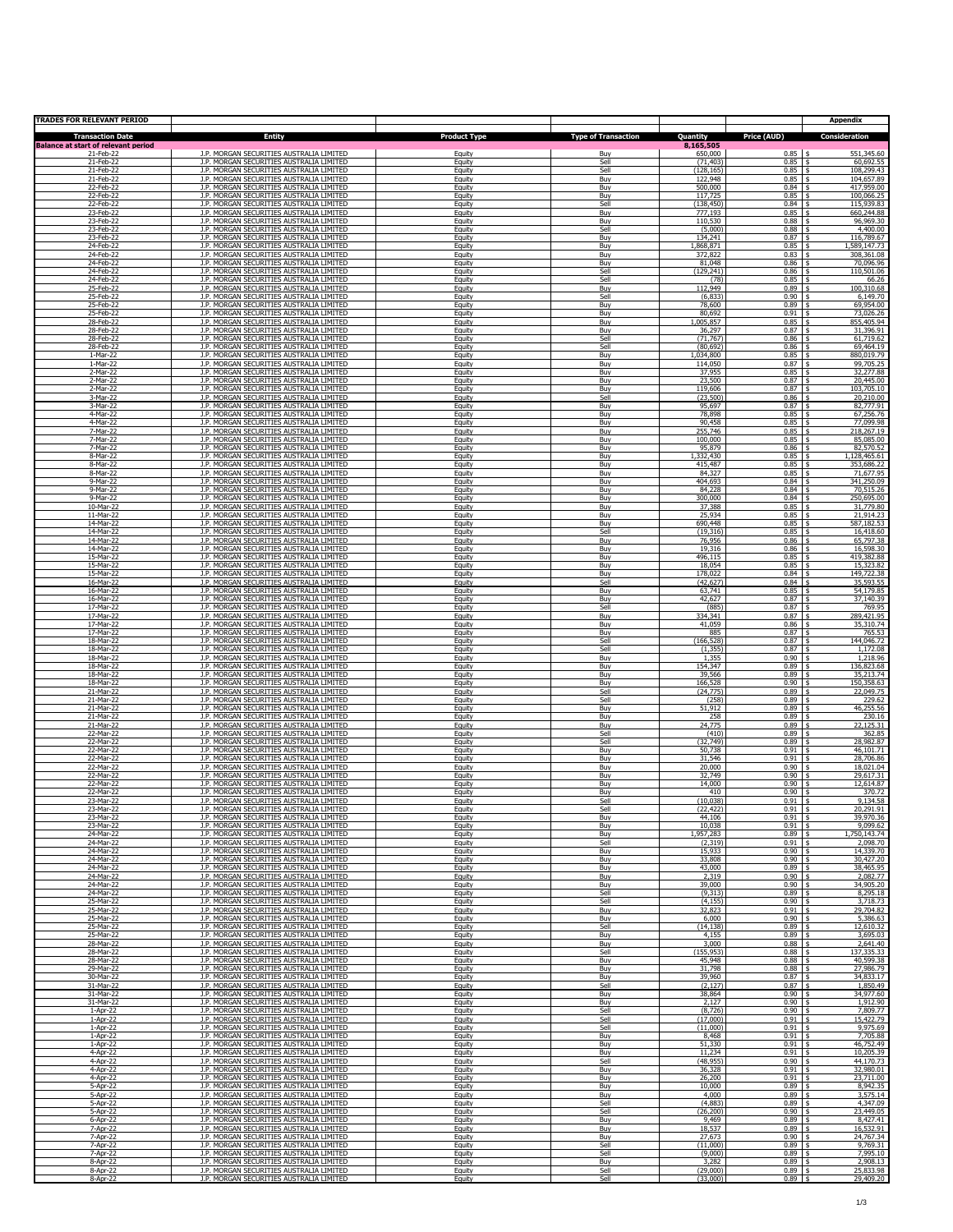| <b>TRADES FOR RELEVANT PERIOD</b> |                                                                                      |                  |             |                    |              | <b>Appendix</b>                     |
|-----------------------------------|--------------------------------------------------------------------------------------|------------------|-------------|--------------------|--------------|-------------------------------------|
| 8-Apr-22                          | J.P. MORGAN SECURITIES AUSTRALIA LIMITED                                             | Equity           | Buy         | 24,513             | 0.90         | 21,939.14                           |
| 11-Apr-22                         | J.P. MORGAN SECURITIES AUSTRALIA LIMITED                                             | Equity           | Buy         | 123,989            | 0.91         | 112,260.88                          |
| 11-Apr-22                         | J.P. MORGAN SECURITIES AUSTRALIA LIMITED                                             | Equity           | Buy         | 14,247             | 0.91         | 12,964.77                           |
| 11-Apr-22                         | J.P. MORGAN SECURITIES AUSTRALIA LIMITED                                             | Equity           | Buy         | 11,292             | 0.91         | 10,219,26                           |
| 12-Apr-22                         | J.P. MORGAN SECURITIES AUSTRALIA LIMITED                                             | Equity           | Buy         | 33,309             | 0.91         | 30,240.61                           |
| 12-Apr-22                         | J.P. MORGAN SECURITIES AUSTRALIA LIMITED                                             | Equity           |             | 7,233              | 0.92         | 6,654.36                            |
| 12-Apr-22                         | J.P. MORGAN SECURITIES AUSTRALIA LIMITED                                             | Equity           | Buy<br>Buy  | 408,880            | 0.93         | 379,179.77                          |
| 13-Apr-22                         | J.P. MORGAN SECURITIES AUSTRALIA LIMITED                                             | Equity           | Buy         | 38,755             | 0.91         | 35,447.18                           |
| 13-Apr-22                         | J.P. MORGAN SECURITIES AUSTRALIA LIMITED                                             | Equity           | Sell        | (15, 192)          | 0.91         | 13,895.70                           |
| 14-Apr-22                         | J.P. MORGAN SECURITIES AUSTRALIA LIMITED                                             | Equity           | Sell        | (61, 230)          | 0.87         | 53,560.64                           |
| 14-Apr-22                         | J.P. MORGAN SECURITIES AUSTRALIA LIMITED                                             | Equity           | Buy         | 14,737             | 0.89         | 13,068.08                           |
| 14-Apr-22                         | J.P. MORGAN SECURITIES AUSTRALIA LIMITED                                             | Equity           | Sell        | (29, 409)          | 0.88         | 25,756.61                           |
| 19-Apr-22                         | J.P. MORGAN SECURITIES AUSTRALIA LIMITED                                             | Equity           | Buy         | 70,259             | 0.88         | 62,097.86                           |
| 19-Apr-22                         | J.P. MORGAN SECURITIES AUSTRALIA LIMITED                                             | Equity           | Sell        | (29,000)           | 0.89         | 25.838.97                           |
| 19-Apr-22                         | J.P. MORGAN SECURITIES AUSTRALIA LIMITED                                             | Equity           | Sell        | (68, 036)          | 0.89         | 60,883.44                           |
| 20-Apr-22                         | J.P. MORGAN SECURITIES AUSTRALIA LIMITED                                             | Equity           | Buy         | 13,212             | 0.92         | 12,106.71                           |
| 20-Apr-22                         | J.P. MORGAN SECURITIES AUSTRALIA LIMITED                                             | Equity           | Buy         | 21,418             | 0.91         | 19,579.22                           |
| 20-Apr-22                         |                                                                                      | Equity           | Buy         | 21,281             | 0.91         | 19,428.00                           |
| 20-Apr-22                         | J.P. MORGAN SECURITIES AUSTRALIA LIMITED<br>J.P. MORGAN SECURITIES AUSTRALIA LIMITED | Equity           | Sell        | (16,004)           | 0.91         | 14,550.18                           |
| 21-Apr-22                         | J.P. MORGAN SECURITIES AUSTRALIA LIMITED                                             | Equity           | Sell        | (2,623,420)        | 0.97         | 544,717.40                          |
| 21-Apr-22                         | J.P. MORGAN SECURITIES AUSTRALIA LIMITED                                             | Equity           | Buy         | 445,363            | 0.97         | 433,148.03                          |
| 21-Apr-22                         | J.P. MORGAN SECURITIES AUSTRALIA LIMITED                                             | Equity           | Buy         | 11,942             | 0.99         | 11,822.58                           |
| 21-Apr-22                         | J.P. MORGAN SECURITIES AUSTRALIA LIMITED                                             | Equity           | Buy         | 613,554            | 0.99         | 605,124.38                          |
| 22-Apr-22                         | J.P. MORGAN SECURITIES AUSTRALIA LIMITED                                             | Equity           | Sell        | (11, 967)          | 0.95         | 11,368.65                           |
| 22-Apr-22                         | J.P. MORGAN SECURITIES AUSTRALIA LIMITED                                             | Equity           | Buy         | 56,224             | 0.95         | 53,267.01                           |
| 22-Apr-22                         | J.P. MORGAN SECURITIES AUSTRALIA LIMITED                                             | Equity           | Buy         | 43,721             | 0.95         | 41,628.12                           |
| 22-Apr-22                         | J.P. MORGAN SECURITIES AUSTRALIA LIMITED                                             | Equity           | Sell        | (41, 272)          | 0.95         | 39,193.09                           |
| 22-Apr-22                         | J.P. MORGAN SECURITIES AUSTRALIA LIMITED                                             | Equity           | Buy         | 9,417              | 0.95         | 8,946.15                            |
| 26-Apr-22                         | J.P. MORGAN SECURITIES AUSTRALIA LIMITED<br>J.P. MORGAN SECURITIES AUSTRALIA LIMITED | Equity           | Sell        | (166, 727)         | 0.94<br>0.94 | 157,443.64                          |
| 26-Apr-22<br>26-Apr-22            | J.P. MORGAN SECURITIES AUSTRALIA LIMITED                                             | Equity<br>Equity | Buy<br>Buy  | 536,386<br>21,725  | 0.95         | 505,957.36<br>20,602.45             |
| 27-Apr-22                         | J.P. MORGAN SECURITIES AUSTRALIA LIMITED                                             | Equity           | Sell        | (177, 239)         | 0.95         | 167,493.16                          |
| 27-Apr-22                         | J.P. MORGAN SECURITIES AUSTRALIA LIMITED                                             | Equity           | Buy         | 19,120             | 0.95         | 18,092.11                           |
| 27-Apr-22                         | J.P. MORGAN SECURITIES AUSTRALIA LIMITED<br>J.P. MORGAN SECURITIES AUSTRALIA LIMITED | Eauity           | Buv         | 632,261<br>22,512  | 0.95<br>0.95 | 597,940.61<br>21,436.29             |
| 27-Apr-22<br>28-Apr-22            | J.P. MORGAN SECURITIES AUSTRALIA LIMITED                                             | Equity<br>Equity | Buy<br>Sell | (95, 813)          | 0.95         | 90,631.62                           |
| 28-Apr-22                         | J.P. MORGAN SECURITIES AUSTRALIA LIMITED                                             | Equity           | Buy         | 250,000            | 0.95         | 236,250.00                          |
| 28-Apr-22                         | J.P. MORGAN SECURITIES AUSTRALIA LIMITED                                             | Equity           | Buy         | 12,884             | 0.95         | 12,220.15                           |
| 29-Apr-22                         | J.P. MORGAN SECURITIES AUSTRALIA LIMITED                                             | Equity           | Sell        | (30, 133)          | 0.96         | 28,945.88                           |
| 29-Apr-22                         | J.P. MORGAN SECURITIES AUSTRALIA LIMITED                                             | Equity           | Buy         | 24,466             | 0.96         | 23,421.60                           |
| 29-Apr-22                         | J.P. MORGAN SECURITIES AUSTRALIA LIMITED                                             | Equity           | Buy         | 1,000              | 0.96         | 959.10                              |
| 29-Apr-22                         | J.P. MORGAN SECURITIES AUSTRALIA LIMITED                                             | Equity           | Sell        | (4,796)            | 0.96         | 4,588.54                            |
| 2-May-22                          | J.P. MORGAN SECURITIES AUSTRALIA LIMITED                                             | Equity           | Sell        | (1,091,099)        | 0.97         | 1,058,366.03                        |
| 2-May-22                          | J.P. MORGAN SECURITIES AUSTRALIA LIMITED                                             | Eauity           | Buv         | 26,000             | 0.97         | 25,187.50                           |
| 2-May-22                          | J.P. MORGAN SECURITIES AUSTRALIA LIMITED                                             | Equity           | Buy         | 20,000             | 0.97         | 19,376.66                           |
| 2-May-22                          | J.P. MORGAN SECURITIES AUSTRALIA LIMITED                                             | Equity           | Buy         | 15,000             | 0.97<br>0.98 | 14,527.91                           |
| 2-May-22                          | J.P. MORGAN SECURITIES AUSTRALIA LIMITED                                             | Equity           | Buy         | 22,465             | 0.98         | 21,988.18                           |
| 3-May-22                          | J.P. MORGAN SECURITIES AUSTRALIA LIMITED                                             | Equity           | Sell        | (395, 574)         |              | 385,684.65                          |
| 3-Mav-22                          | J.P. MORGAN SECURITIES AUSTRALIA LIMITED                                             | Equity           | Buv         | 12,238             | 0.97         | 11,870.86                           |
| 4-May-22                          | J.P. MORGAN SECURITIES AUSTRALIA LIMITED                                             | Eauity           | Buy         | 7,000              | 0.96         | 6,736.75                            |
| 5-May-22                          | J.P. MORGAN SECURITIES AUSTRALIA LIMITED                                             | Equity           | Sell        | (1,000)            | 0.96         | 959.31                              |
| 5-May-22                          | J.P. MORGAN SECURITIES AUSTRALIA LIMITED                                             | Equity           | Buy         | 5,000              | 0.96         | 4,809.75                            |
| 5-May-22                          | J.P. MORGAN SECURITIES AUSTRALIA LIMITED                                             | Equity           | Buy         | 14,702             | 0.96         | 14,142.47                           |
| 5-May-22                          | J.P. MORGAN SECURITIES AUSTRALIA LIMITED                                             | Eauity           | Buy         | 10,000             | 0.96         | 9,619.98                            |
| $6$ -May-22                       | J.P. MORGAN SECURITIES AUSTRALIA LIMITED                                             | Equity           | Buy         | 9,000              | 0.96         | 8,642.85                            |
| 6-May-22                          | J.P. MORGAN SECURITIES AUSTRALIA LIMITED                                             | Equity           | Buy         | 12,000             | 0.96         | 11,523.77                           |
| 6-May-22                          | J.P. MORGAN SECURITIES AUSTRALIA LIMITED                                             | Equity           | Buy         | 1,000              | 0.96         | 960.25                              |
| $6$ -May-22                       | J.P. MORGAN SECURITIES AUSTRALIA LIMITED                                             | Equity           | Buy         | 53,071             | 0.95         | 50,333.86                           |
| 6-May-22                          | J.P. MORGAN SECURITIES AUSTRALIA LIMITED                                             | Equity           | Buv         | 161,020            | 0.95         | 152,619.91                          |
| 9-May-22                          | J.P. MORGAN SECURITIES AUSTRALIA LIMITED                                             | Eauity           | Buy         | 8,844              | 0.95         | 8,401.80                            |
| 9-May-22                          | J.P. MORGAN SECURITIES AUSTRALIA LIMITED                                             | Equity           | Buy         | 622,026            | 0.95         | 588,682.30                          |
| 10-May-22                         | J.P. MORGAN SECURITIES AUSTRALIA LIMITED                                             | Equity           | Buy         | 2,321              | 0.94         | 2,192.40                            |
| 10-May-22                         | J.P. MORGAN SECURITIES AUSTRALIA LIMITED                                             | Equity           | Buy         | 558,102            | 0.94         | 524,542.21                          |
| $10-May-22$                       | J.P. MORGAN SECURITIES AUSTRALIA LIMITED                                             | Equity           | Sell        | (2,000)            | 0.94         | 1,884.41                            |
| 11-May-22                         | J.P. MORGAN SECURITIES AUSTRALIA LIMITED                                             | Equity           | Sell        | (14,000)           | 0.94         | 13,122.10                           |
| 11-May-22                         | J.P. MORGAN SECURITIES AUSTRALIA LIMITED                                             | Equity           | Sell        | (24, 497)          | 0.94         | 22,940.31                           |
| $11-May-22$                       | J.P. MORGAN SECURITIES AUSTRALIA LIMITED                                             | Equity           | Sell        | (29,000)           | 0.94         | 27,160.47                           |
| 11-May-22                         | J.P. MORGAN SECURITIES AUSTRALIA LIMITED                                             | Equity           | Buy         | 376,263            | 0.93         | 351,752.85                          |
| 12-May-22                         | J.P. MORGAN SECURITIES AUSTRALIA LIMITED                                             | Equity           | Sell        | (2,000)            | 0.94         | 1,879.03                            |
| 12-May-22                         | J.P. MORGAN SECURITIES AUSTRALIA LIMITED<br>J.P. MORGAN SECURITIES AUSTRALIA LIMITED | Eauity           | Buy         | 2,393              | 0.94<br>0.94 | 2,255.23                            |
| 12-May-22<br>13-May-22            | J.P. MORGAN SECURITIES AUSTRALIA LIMITED                                             | Equity<br>Equity | Buy<br>Sell | 48,652<br>(26,000) | 0.94         | 45,565.76<br>24,558.56              |
| 13-May-22                         | J.P. MORGAN SECURITIES AUSTRALIA LIMITED                                             | Equity           | Sell        | (1,000)            | 0.94         | 944.44                              |
| 13-May-22                         | J.P. MORGAN SECURITIES AUSTRALIA LIMITED                                             | Equity           | Buy         | 2,991              | 0.95         | 2,840.93                            |
| 13-May-22                         | J.P. MORGAN SECURITIES AUSTRALIA LIMITED                                             | Equity           | Buy         | 81,877             | 0.94         | 77,369.10                           |
| 16-May-22                         | J.P. MORGAN SECURITIES AUSTRALIA LIMITED                                             | Equity           | Buy         | 93,711             | 0.94         | 88,435.07                           |
| 17-May-22                         | J.P. MORGAN SECURITIES AUSTRALIA LIMITED                                             | Equity           | Sell        | (17, 880)          | 0.95         | 16,986.00                           |
| 17-May-22                         | J.P. MORGAN SECURITIES AUSTRALIA LIMITED                                             | Equity           | Buy         | 10,663             | 0.95         | 10,091.90                           |
| 18-May-22                         | J.P. MORGAN SECURITIES AUSTRALIA LIMITED                                             | Equity           | Buv         | 23,705             | 0.97         | 22.875.33                           |
| 19-May-22                         | J.P. MORGAN SECURITIES AUSTRALIA LIMITED                                             | Eauity           | Buy         | 14,000             | 0.95         | 13,300.00                           |
| 20-May-22                         | J.P. MORGAN SECURITIES AUSTRALIA LIMITED                                             | Equity           | Sell        | (2,160)            | 0.95         | 2,052.00                            |
| 20-May-22                         | J.P. MORGAN SECURITIES AUSTRALIA LIMITED                                             | Fauity           | Buv         | 102.050            | 0.95         | 96.702.48                           |
| 23-May-22                         | J.P. MORGAN SECURITIES AUSTRALIA LIMITED                                             | Equity           | Buy         | 17,692             | 0.95         | 16,807.40                           |
| 23-May-22                         | J.P. MORGAN SECURITIES AUSTRALIA LIMITED                                             | Equity           | Buy         | 275,000            | 0.94         | 259,222.98                          |
| 24-May-22                         | J.P. MORGAN SECURITIES AUSTRALIA LIMITED                                             | Equity           | Sell        | (16, 499)          | 0.94         | 15,537.41                           |
| 24-May-22                         | J.P. MORGAN SECURITIES AUSTRALIA LIMITED                                             | Equity           | Buy         | 160,000            | 0.94         | 150,675.04                          |
| 24-May-22                         | J.P. MORGAN SECURITIES AUSTRALIA LIMITED                                             | Equity           | Sell        | (7,940)            | 0.94         | 7,473.57                            |
| 25-May-22                         | J.P. MORGAN SECURITIES AUSTRALIA LIMITED                                             | Equity           | Sell        | (8,700)            | 0.94         | 8,200.81                            |
| 25-May-22                         | J.P. MORGAN SECURITIES AUSTRALIA LIMITED                                             | Equity           | Buy         | 234,639            | 0.94         | 220,834.72                          |
| 26-May-22                         | J.P. MORGAN SECURITIES AUSTRALIA LIMITED                                             | Equity           | Buy         | 7,448              | 0.95         | 7,073.16                            |
| 26-May-22                         | J.P. MORGAN SECURITIES AUSTRALIA LIMITED                                             | Equity           | Sell        | (49, 398)          | 0.95         | 46,706.11                           |
| 26-May-22<br>26-May-22            | J.P. MORGAN SECURITIES AUSTRALIA LIMITED<br>J.P. MORGAN SECURITIES AUSTRALIA LIMITED | Equity<br>Equity | Buy<br>Buy  | 250,000<br>3,602   | 0.94<br>0.96 | 235,000.00<br>3,457.92<br>÷.        |
| 26-May-22                         | J.P. MORGAN SECURITIES AUSTRALIA LIMITED                                             | Equity           | Buy         | 4,294              | 0.96         | 4,100.77                            |
| 27-May-22                         | J.P. MORGAN SECURITIES AUSTRALIA LIMITED                                             | Equity           | Buy         | 7,000              | 0.96         | 6,709.39                            |
| 27-May-22                         | J.P. MORGAN SECURITIES AUSTRALIA LIMITED                                             | Equity           | Buy         | 5,811              | 0.96         | 5,578.56                            |
| 27-May-22                         | J.P. MORGAN SECURITIES AUSTRALIA LIMITED                                             | Equity           | Buy         | 8,456              | 0.96         | 8,090.51                            |
| 27-May-22                         | J.P. MORGAN SECURITIES AUSTRALIA LIMITED                                             | Equity           | Buy         | 3,000              | 0.96         | 2,874.14                            |
| 30-May-22                         | J.P. MORGAN SECURITIES AUSTRALIA LIMITED                                             | Equity           | Buv         | 5,908              | 0.97         | 5,730.76                            |
| 30-May-22                         | J.P. MORGAN SECURITIES AUSTRALIA LIMITED                                             | Equity           | Sell        | (1,880)            | 0.96         | 1,804.80                            |
| 31-May-22                         | J.P. MORGAN SECURITIES AUSTRALIA LIMITED                                             | Equity           | Buy         | 10,000             | 0.96         | 9,591.18                            |
| 31-May-22                         | J.P. MORGAN SECURITIES AUSTRALIA LIMITED                                             | Equity           | Buy         | 15,000             | 0.96         | 14,385.24                           |
| $1-Jun-22$                        | J.P. MORGAN SECURITIES AUSTRALIA LIMITED                                             | Equity           | Buy         | 3,101              | 0.97         | 2,992.47                            |
| 1-Jun-22                          | J.P. MORGAN SECURITIES AUSTRALIA LIMITED                                             | Equity           | Buy         | 3,796              | 0.96         | 3,644.16                            |
| 1-Jun-22                          | J.P. MORGAN SECURITIES AUSTRALIA LIMITED                                             | Equity           | Buy         | 24,000             | 0.96         | 23,111.45                           |
| $1 - Jun - 22$                    | J.P. MORGAN SECURITIES AUSTRALIA LIMITED                                             | Equity           | Buy         | 8,000              | 0.96         | 7,690.86                            |
| $1-Jun-22$                        | J.P. MORGAN SECURITIES AUSTRALIA LIMITED                                             |                  | Buy         | 21,000             | 0.96         | 20,213.38                           |
| $1-Jun-22$                        | J.P. MORGAN SECURITIES AUSTRALIA LIMITED                                             | Equity<br>Equity | Buy         | 57,637             | 0.97         | 55,663.62                           |
| 2-Jun-22                          | J.P. MORGAN SECURITIES AUSTRALIA LIMITED                                             | Equity           | Buy         | 6,000              | 0.97         | 5,841.46                            |
| 2-Jun-22                          | J.P. MORGAN SECURITIES AUSTRALIA LIMITED                                             | Equity           | Buy         | 291,560            | 0.97         | 284,081.78                          |
| $2$ -Jun-22                       | J.P. MORGAN SECURITIES AUSTRALIA LIMITED                                             | Equity           | Buy         | 9,000              | 0.97         | 8,765.83                            |
| $2-Jun-22$                        | J.P. MORGAN SECURITIES AUSTRALIA LIMITED                                             | Equity           | Buy         | 105,021            | 0.97         | 102,078.31                          |
| 2-Jun-22                          | J.P. MORGAN SECURITIES AUSTRALIA LIMITED                                             | Equity           | Buy         | 5,000              | 0.97         | 4,868.31                            |
| 3-Jun-22                          | J.P. MORGAN SECURITIES AUSTRALIA LIMITED                                             | Equity           | Buv         | 6,000              | 0.96         | 5,778.93                            |
| 3-Jun-22                          | J.P. MORGAN SECURITIES AUSTRALIA LIMITED                                             | Equity           | Buy         | 7,000              | 0.96         | 6,742.12                            |
| 3-Jun-22                          | J.P. MORGAN SECURITIES AUSTRALIA LIMITED                                             | Equity           | Buy         | 1,000              | 0.96         | 963.47                              |
| 3-Jun-22                          | J.P. MORGAN SECURITIES AUSTRALIA LIMITED                                             | Equity           | Sell        | (41,660)           | 0.96         | 39,950.02                           |
| 3-Jun-22                          | J.P. MORGAN SECURITIES AUSTRALIA LIMITED                                             | Equity           | Buy         | 1,072              | 0.97         | 1,034.48                            |
| 6-Jun-22                          | J.P. MORGAN SECURITIES AUSTRALIA LIMITED                                             | Eauity           | Sell        | (21, 248)          | 0.95         | 20,288.76                           |
| 6-Jun-22                          | J.P. MORGAN SECURITIES AUSTRALIA LIMITED                                             | Equity           | Buy         | 17,000             | 0.96         | 16,315.22                           |
| 6-Jun-22                          | J.P. MORGAN SECURITIES AUSTRALIA LIMITED                                             | Equity           | Buy         | 18,000             | 0.96         | 17,273.43                           |
| $6$ -Jun-22                       | J.P. MORGAN SECURITIES AUSTRALIA LIMITED                                             | Equity           | <b>Buy</b>  | 1,092              | 0.96         | 1,048.32                            |
| 6-Jun-22<br>6-Jun-22              | J.P. MORGAN SECURITIES AUSTRALIA LIMITED<br>J.P. MORGAN SECURITIES AUSTRALIA LIMITED | Equity<br>Equity | Buy<br>Buv  | 24,000<br>3,751    | 0.96<br>0.96 | 23,044.01<br>$\ddot{s}$<br>3,600.96 |
| 7-Jun-22                          | J.P. MORGAN SECURITIES AUSTRALIA LIMITED                                             | Equity           | Sell        | (398, 906)         | 0.97         | 384,944.29                          |
| 7-1un-22                          | J.P. MORGAN SECURITIES AUSTRALIA LIMITED                                             | Equity           | Buy         | 809                | 0.97         | 784.73                              |